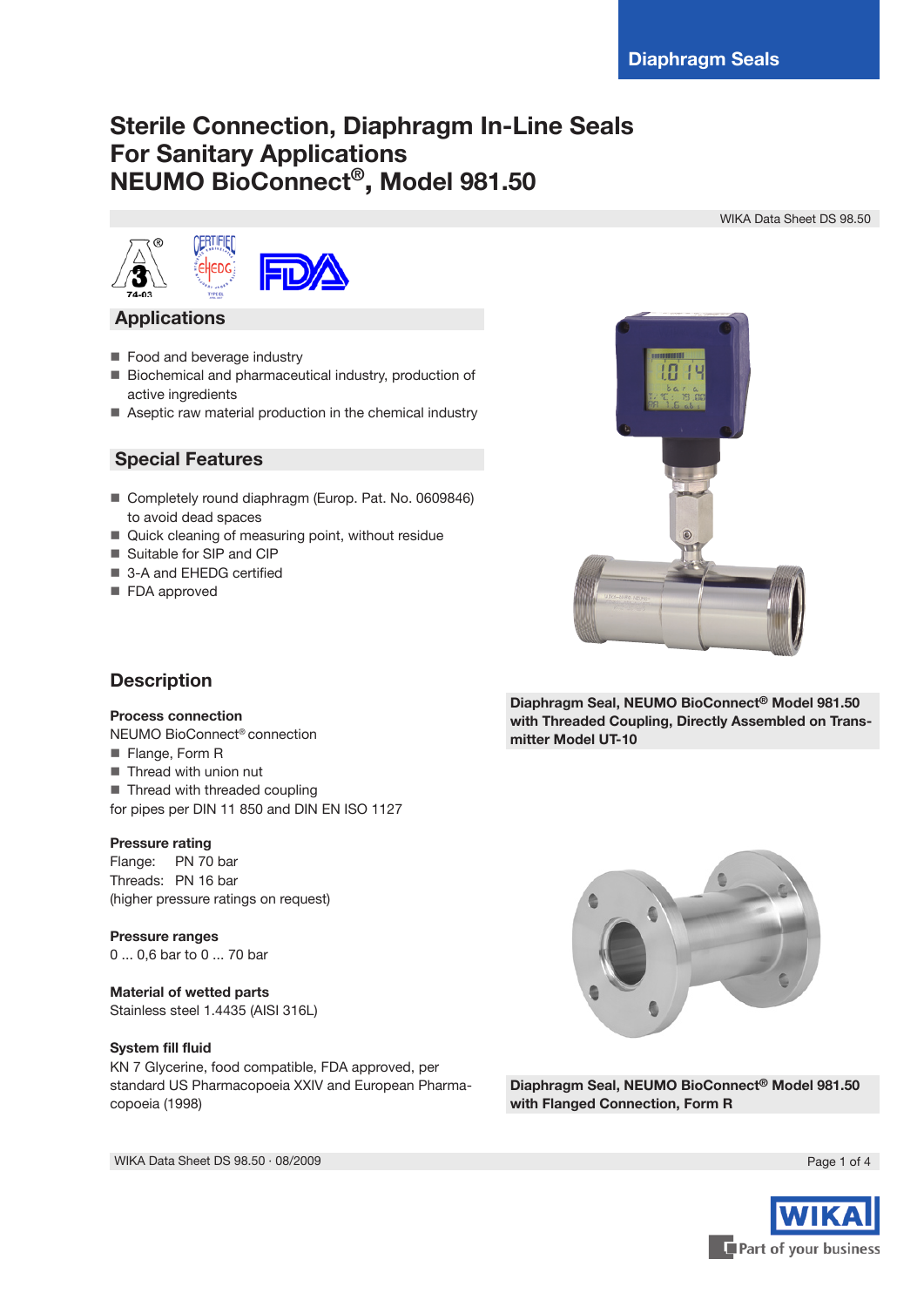# **Options**

### **Process connection**

- Flange, Form V
- Threaded coupling, male
- Material: stainless steel 1.4435, electropolished

### **Diaphragm seal for connection to Zone 0**

**Body with flame arrester** 

### **Pressure measuring instrument assembly**

- Assembly via cooling tower
- Assembly via capillary, when ordering please specify length of capillary

#### **System fill fluid**

- KN 12: Glycerine/water, FDA approved
- KN 59: Neobee<sup>®</sup> M-20, FDA approved
- KN 92: Medicinal white mineral oil, FDA and USP approved

### **Documentation**

- 2.2 or 3.1 Material Certificate, DIN 10 204
- Test and calibration certificates
- Pressure and stability tests
- Confirmation of FDA approval
- 3-A and EHEDG marking and/or certificate
- Further certificates and documents on request

# **Example for installation**

#### **Diaphragm Seal with flanged connection, Form F**

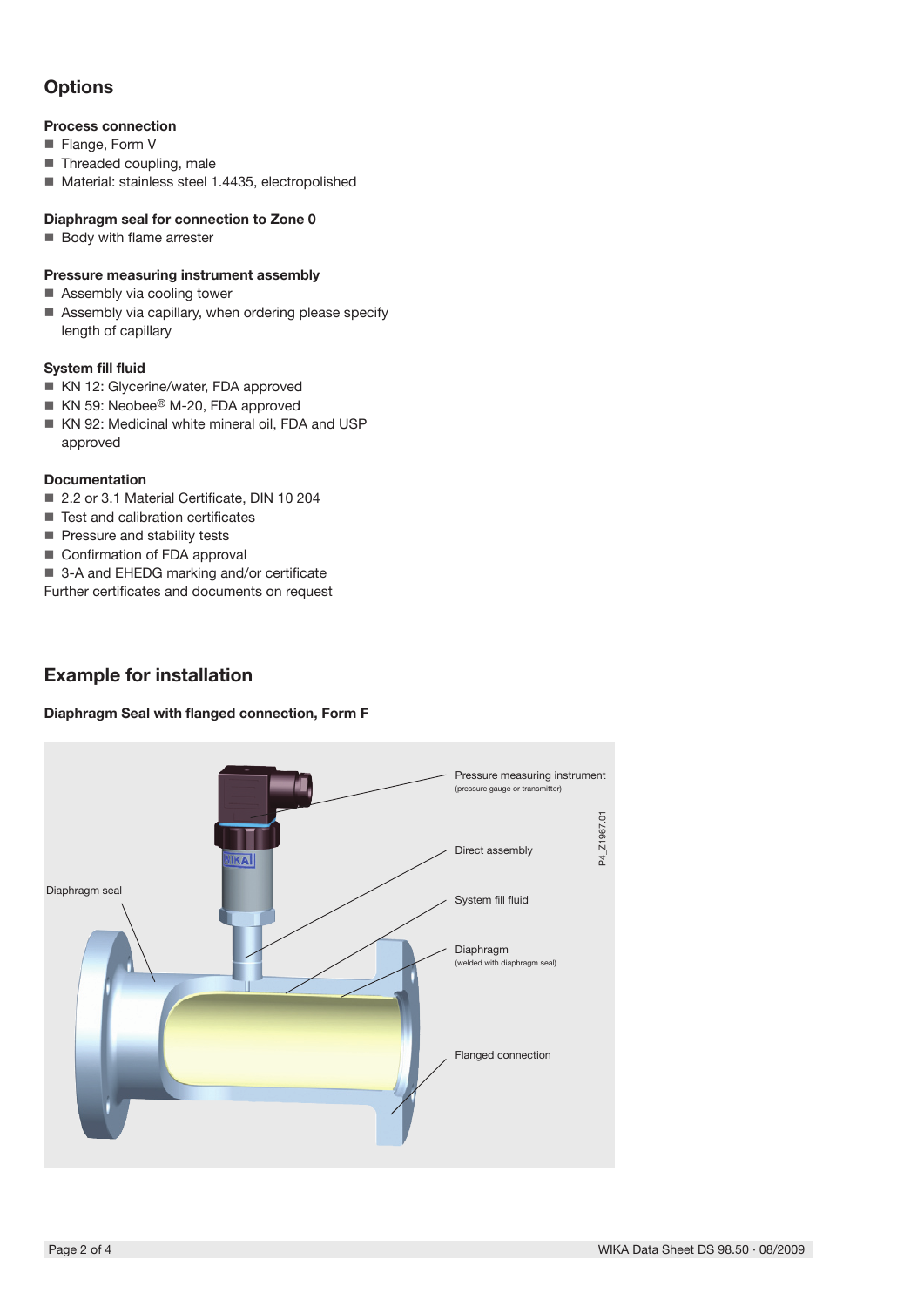## **Dimensions in mm**

### **BioConnect® threaded connection with threaded coupling, male**



| <b>DN</b> | Dimensions in mm    | Weight |     |           |       |
|-----------|---------------------|--------|-----|-----------|-------|
| in mm     | G                   |        | D   | <b>Mb</b> | in kg |
|           |                     |        |     |           |       |
| 15        | M30 x 1.5 138       |        | 34  | 16        | 0.4   |
| 20        | M36 x 2             | 138    | 38  | 20        | 0.5   |
| 25        | $M42 \times 2$      | 138    | 44  | 26        | 0.6   |
| 32        | $M52 \times 2$      | 138    | 52  | 32        | 1.1   |
| 40        | M <sub>56</sub> x 2 | 166    | 56  | 38        | 1.3   |
| 50        | M68 x 2             | 166    | 68  | 50        | 1.6   |
| 65        | $M90 \times 3$      | 166    | 90  | 68        | 2.5   |
| 80        | $M100 \times 3$     | 166    | 100 | 81        | 2.7   |
| 100       | M130 x 4            | 166    | 130 | 100       | 6.0   |

### **For pipes per DIN 11 850 For pipes per DIN EN ISO 1127**

| <b>DN</b> | Dimensions in mm          | Weight |     |       |       |
|-----------|---------------------------|--------|-----|-------|-------|
| in mm     | G                         |        | D   | Mb    | in kg |
| 15        | M <sub>30</sub> x 1.5 138 |        | 38  | 18.1  | 0.3   |
| 20        | M36 x 2                   | 138    | 42  | 23.7  | 0.4   |
| 25        | $M42 \times 2$            | 138    | 44  | 29.7  | 0.5   |
| 32        | M52 x 2                   | 138    | 58  | 38.4  | 0.7   |
| 40        | $M56 \times 2$            | 166    | 62  | 44.3  | 0.8   |
| 50        | $M68 \times 2$            | 166    | 74  | 56.3  | 0.9   |
| 65        | $M90 \times 3$            | 166    | 90  | 71.5  | 2.0   |
| 80        | $M100 \times 3$           | 166    | 100 | 84.3  | 2.2   |
| 100       | M130 x 4                  | 166    | 130 | 109.1 | 4.0   |

Mb = effective diameter of diaphragm



| <b>DN</b> | Dimensions in mm |                |     |                |       |     |           | Weight |
|-----------|------------------|----------------|-----|----------------|-------|-----|-----------|--------|
| in mm     | D                | F <sub>G</sub> | k   | d <sub>2</sub> | $d_4$ | Ш   | <b>Mb</b> | in kg  |
| 15        | 75               | 10             | 55  | $4 \times 9$   | 21.3  | 138 | 16        | 1.3    |
| 20        | 80               | 12             | 60  | $4 \times 9$   | 25.3  | 138 | 20        | 1.7    |
| 25        | 85               | 12             | 65  | $4 \times 9$   | 32.3  | 138 | 26        | 1.7    |
| 32        | 95               | 12             | 75  | $4 \times 9$   | 38.3  | 138 | 32        | 2.1    |
| 40        | 100              | 12             | 80  | $4 \times 9$   | 44.3  | 166 | 38        | 2.6    |
| 50        | 110              | 14             | 90  | $4 \times 9$   | 56.3  | 166 | 50        | 3.3    |
| 65        | 140              | 16             | 115 | 4 x 11         | 72.3  | 166 | 66        | 5.0    |
| 80        | 150              | 16             | 125 | $8 \times 11$  | 87.3  | 166 | 81        | 5.9    |
| 100       | 175              | 18             | 150 | $8 \times 11$  | 106.3 | 166 | 100       | 8.0    |

Mb = effective diameter of diaphragm

#### **For pipes per DIN 11 850 For pipes per DIN EN ISO 1127**

| <b>DN</b> | Dimensions in mm |                |     |                |       |     |           | Weight |
|-----------|------------------|----------------|-----|----------------|-------|-----|-----------|--------|
| in mm D   |                  | F <sub>G</sub> | k   | d <sub>2</sub> | $d_4$ | L   | <b>Mb</b> | in kg  |
| 15        | 75               | 10             | 55  | $4 \times 9$   | 23.4  | 138 | 18        | 1.3    |
| 20        | 80               | 12             | 60  | $4 \times 9$   | 29    | 138 | 23.7      | 1.5    |
| 25        | 85               | 12             | 65  | $4 \times 9$   | 36    | 138 | 29.7      | 1.6    |
| 32        | 95               | 12             | 75  | $4 \times 9$   | 44.7  | 138 | 38.4      | 1.7    |
| 40        | 100              | 12             | 80  | $4 \times 9$   | 50.6  | 166 | 44.3      | 2.1    |
| 50        | 110              | 14             | 90  | $4 \times 9$   | 62.6  | 166 | 56.3      | 2.6    |
| 65        | 140              | 16             | 115 | $4 \times 11$  | 77.8  | 166 | 71.5      | 4.2    |
| 80        | 150              | 16             | 125 | $8 \times 11$  | 90.6  | 166 | 84.3      | 5.3    |
| 100       | 175              | 18             | 150 | 8 x 11         | 115.4 | 166 | 109.1 7.0 |        |